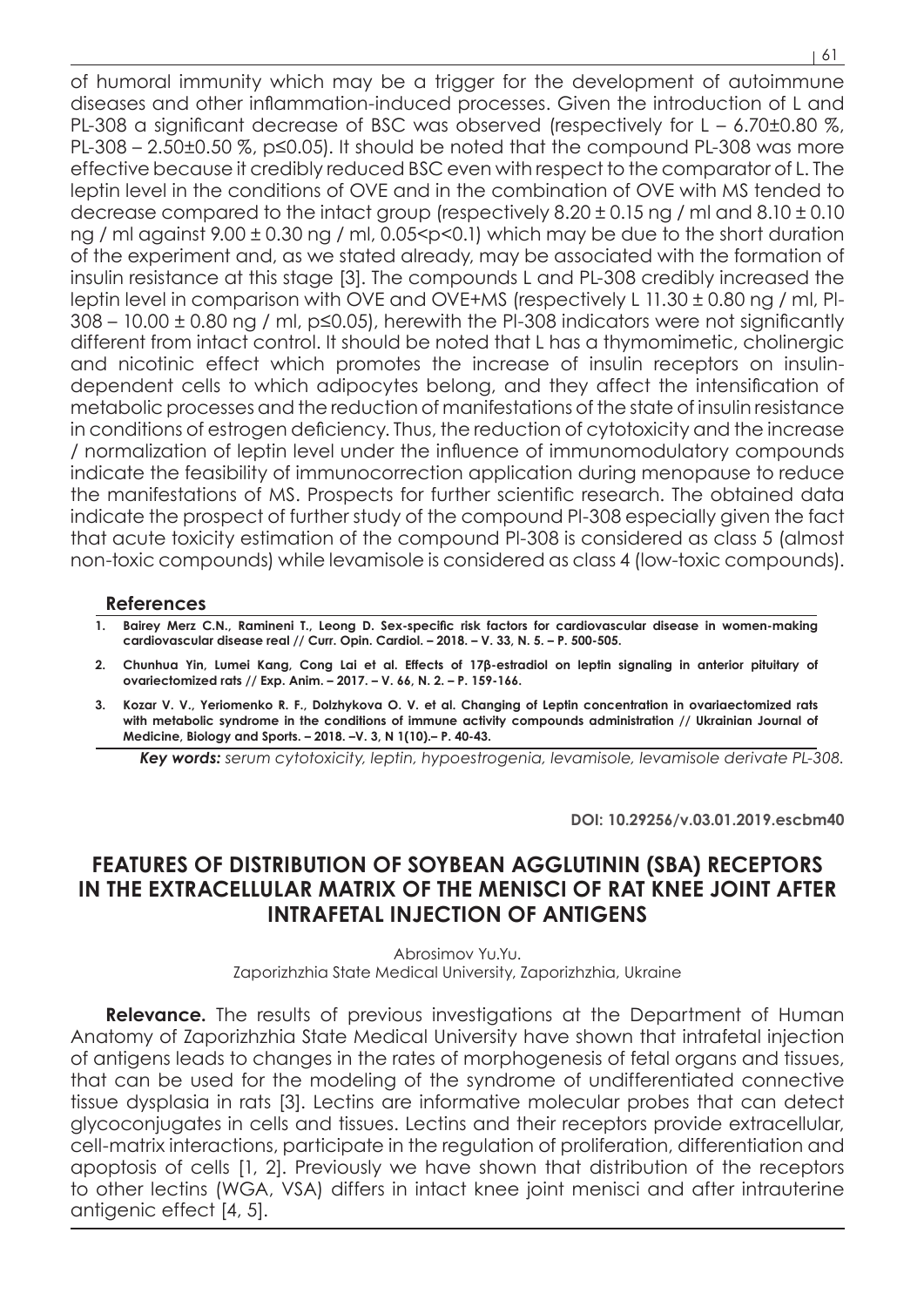Aim of the work was to establish the features of distribution of Soybean agglutinin (SBA) receptors in the extracellular matrix of the menisci of rat knee joint after intrafetal injection of antigens.

**Material and methods**. Menisci of knee joints were studied in 160 white laboratory rats from the 1st to the 90<sup>th</sup> days of life. Group  $I - 60$  intact rats. Group  $II - 60$  experimental rats – the offspring of female rats, which on the 18<sup>th</sup> day of the dated pregnancy underwent the injection of purified staphylococcal toxoid (1:10, 0.05 ml) according to the method of professor N.A. Voloshyn (1981). 40 rats of group III after injection of saline solution served as control. When working with animals we were guided by «European Convention for the Protection of Vertebrate Animals used for Experimental and Other Scientific Purposes» (Strasbourg, 18.03.86) and Law of Ukraine «On the protection of animals against cruel treatment» (№ 3447-IV). Receptors for Soybean agglutinin (SBA) in the histological sections were detected using standardized sets of SBA-HRP (RPC «Lectinotest»). The imaging was carried out in the diaminobenzidine-hydrogen peroxide system. The intensity of the deposition of benzidine label was assessed semiquantitatively.

**Results.** On the 1<sup>st</sup> day after birth the intensity of the benzidine label deposition in the menisci of all groups of rats causes the light-brown staining (+) of extracellular matrix of the inner zone and yellow-brown of the outer one (++). These revealed features of the contents of N-acetyl-D-galactosamine in extracellular matrix of menisci zones persist until the end of the first week of postnatal life. The visceral part of the joint capsule covering the menisci in all groups of animals is most intensely stained in brown (+++) color, which is not changed during three months of observation and does not depend on the antigen influence.

On the 11<sup>th</sup> day after the birth in the menisci of intact and control groups the level of SBA receptors increases in extracellular matrix of the inner zone (++). However, in experimental rats, the amount of N-acetyl-D-galactosamine residues remains at the previous level (+).The staining intensity of the outer zone structures of the menisci of all groups of rats does not change and does not differ between groups (++).

On the 14<sup>th</sup> day of postnatal life, the quantity of Soybean agglutinin receptors (SBA) in the extracellular matrix of the inner meniscus zone of all groups of animals is not changed. In experimental animals the intensity of the benzidine label deposition in the extracellular matrix of this zone is reduced. In the outer zone there is a decrease in the content of N-acetyl-D-galactosamine residues in intact and control animals (+). Instead, in antigen-treated animals level characteristic for the previous observation period (++) remains, which exceeds the intensity of the benzidine label deposition in the control groups. This level of N-acetyl-D-galactosamine residues remains until the end of the third week of life inclusively.

Further, on the 30<sup>th</sup> day after birth, the quantity of receptors to the Soybean agglutinine (SBA) in both zones of the menisci in rats of intact and control groups does not change. In experimental animals there is an increase in the content of N-acetyl-Dgalactosamine residues in the inner zone with simultaneous decrease in the outer one to the level of intact animals.

On the 45<sup>th</sup> day of life in the inner zone of the menisci in rats of all research groups a decrease in the content of SBA receptors (+) was observed. The intensity of the benzidine label deposition in the outer zone remains unchanged (+). Such affinity for Soybean agglutinin receptors persists until the end of the 90<sup>th</sup> day of observation period in all animal groups. Since the  $45<sup>th</sup>$  day, there is an increased deposition of benzidine label on the cell membrane of large-sized, vacuolated fibrochondrocytes located in the deep regions of the cartilage tissue. Subsequently, there is cartilage resorption and subchondral bone formation in their place.

Thus, the content of Soybean agglutinin receptors (SBA) in the intact and control group increases in the inner zone (from  $+$  to  $++$ ) on the  $11<sup>th</sup>$ -30<sup>th</sup> days of life and decreases